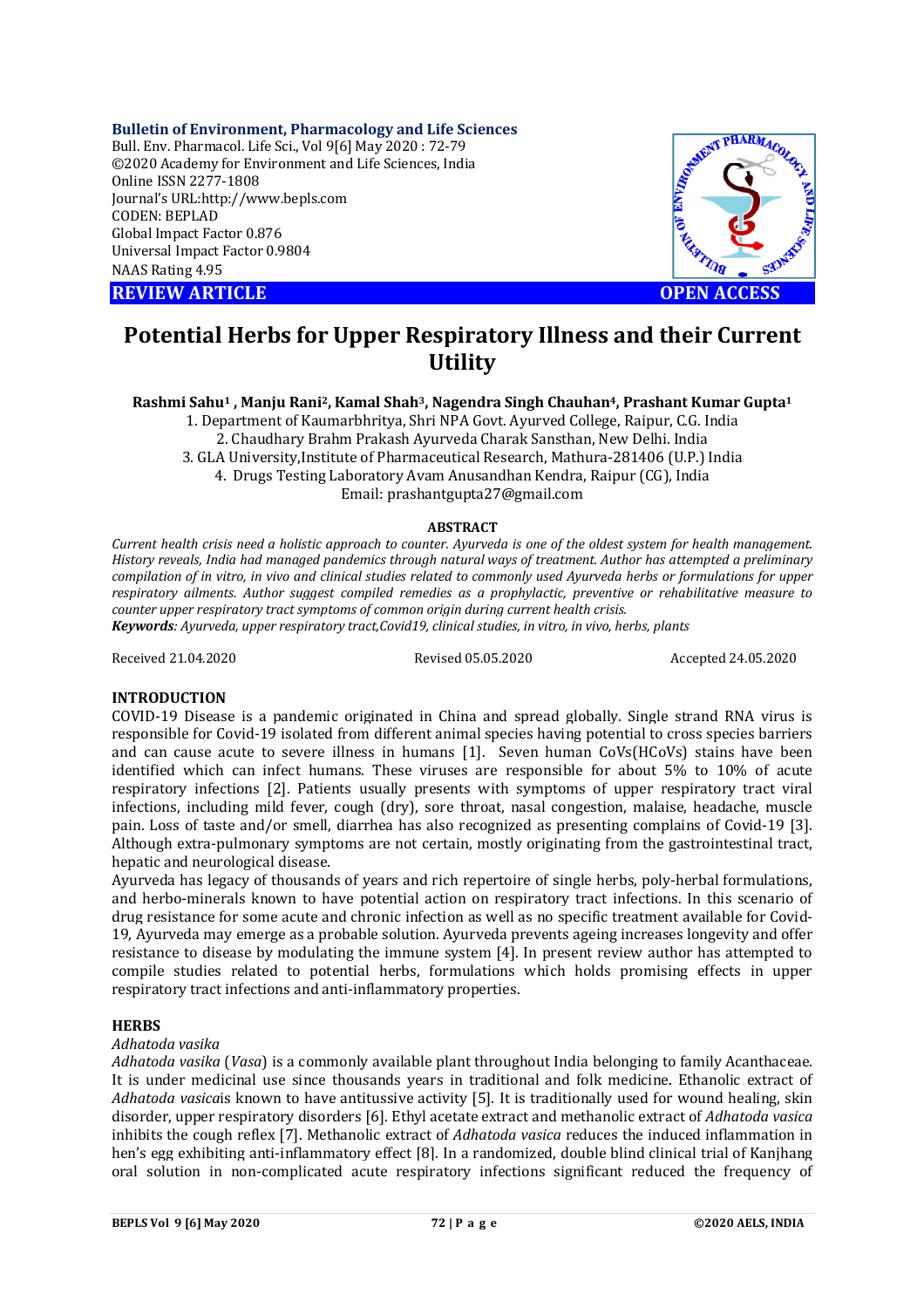coughing, efficacy of mucous discharge in the respiratory tract and degree of nasal congestion suggestive of antitussive and anti-inflammatory properties [9]. *Vasa avaleha* (a Ayurveda formulation predominantly having *Adhatoda vasica*) and granules showed mild to moderate improvement in the symptoms of bronchial asthma in a double blind clinical trial [10].

## *Inula racemosa (Pushkarmool)*

*Pushkarmool (Inula racemosa)*belongs to family Asteraceae and found in south east Asia and Europe. Traditionally it is used to cure fever, swelling, anorexia, chest pain (*Parshwashool*) and breathlessness. Many polyherbal formulations therapeutically used for cardiovascular disorders, hepatic andspleen aliments have *Inula racemosa* as main ingredient [11]. Petroleum ether extract showed anti-asthmatic activity and significant antagonist effect on histamine induced contraction, and protection against mast cell degranulation inan *in vivo* study done in wistar rats. Anti histaminic activity of *Inula racemosa* was also recorded in the goat tracheal chain [12]. Details of studies are summarised in Table 1.

## *Glycyrrhiza glabra (Yashtimadhu)*

*Glycyrrhiza glabra* is the member of family *Fabaceae* having more than 30 species in genus *glycyrrhiza*distributed all over the world. Commercially it is cultivated in northern part of India and Afaganistan [13]. *Glycyrrhiza glabra* is considered as a traditional drug for manyminor to major aliments and acts as ulcer protective, purgative, demulcent, expectorant, antitussiveand so on [14]. Ethanolic extract of *Glycyrrhiza glabra* showed antitussive effect and inhibits the cough reflex in albino mice [15]. Water extracted polymer of *Glycyrrhiza glabra* possess good antitussive activity due to presence of arbinogalactan in guinea pigs [16]. Crude extract of *licorice* compounds i.e. liquiritin apioside, liquiritin, liquiritingenin exhibits potent antitussive activity in male ICR mice [17]. Double blind randomized clinical trial on ASMATUS having *Glycyrrhiza glabra* reduced the frequency of cough and night awakening in 46 asthmatic patients [18].

## *Clerodendron serratum (Bharangi)*

*Clerodendrum serratum* belongs to family *Lamiaceae*. This plant is native to East India distributed in lower *himalayas*, Bihar, West Bengal, and Sri Lanka. It is diversely used for bodyache, ulcers, wounds, opthalamia, rheumatism, asthma, bronchitis and tuberculosis in Ayurveda [19]. It is chiefly known for its action on respiratory system.*Clerodendrum serratum*has a potent antihistaminic action due to inhibition of inflammatory mediators like serotonin, histamine and prostaglandin through cyclo-oxygenase inhibition [20]. Icosahydrapicenic acid (IHPA) extracted from ethanolic extract inhibits the histamines in goat tracheal chain preparation [21]. In patients of bronchial asthma (*Tamak shwasa)*, *Clerodendrum serratum root extract (Bharangi mool arka)*nebulization significantly reduced breathlessness, wheezing, difficulty in speech, cough, sputum production, chest tightness [22]. Details are summarised in table1. *Piper longum (Pippali).*

*Piper longum* belongs to family *Piperaceae* and habitat mainly to tropical and subtropical regions [23]. It posseshepato-protective, anti inflammatory, antioxidant, analgesic, anti microbial, and antiplatelet activity [24]. Different extracts of *Piper longum (Pippali)* showed potent antitussive activity and significantly suppressed the cough reflex in chemically induced cough in guinea pigs [25]. *Piper longumalso possess anti histaminic properties and activity against H<sub>1</sub> receptor antagonist [26]. Clinical* trial on *Pippali Rasayana (*a Ayurvedic formulation having piper long as a main constituent*)* recorded the reduction in cough, wheezing, sputum, dyspnoea on exertion, and nocturnal dyspnoea [27]

## **FORMULATIONS**

*Sitopaladi churna* is a commonly used formulation for upper respiratory ailment in ayurveda. It contains *Sitopala* (sugar), *Vamasarocana* (*Bambusa arundinaceae* Retz.), fruit of *Pippali* (*Piper longum Linn*.), Seeds of *Ela* (*Amomum subulatum Roxb*.) and *Tvak* (bark of *Cinnamomum zeylanicum Blume.).*It significantly protects the mast cell degranulation in wistar albino rats [28 ] and inhibits the milk induced leukocytosis showing anti allergic activity [29].It alsoexhibit antitussive property probably mediated by opioid system and GABA-ergic system [30]. In the patients of uncomplicated bronchitis *Vyaghri haritaki, a* formulation having *Kantakari* (*Solanum surratense*) and *Haritaki(Terminalia chebula*) as main ingredient showed mild to moderate relief in productive cough, dyspnoea, nasal congestion respectively [31]. In a clinical trial done on 23 patients of childhood bronchial asthma supports that *Swas Kasa Chintamani Rasa*(a Ayurvedic herbs-mineral preparation) has significant effect in symptom relief in childhood bronchial asthma [32] Table 2.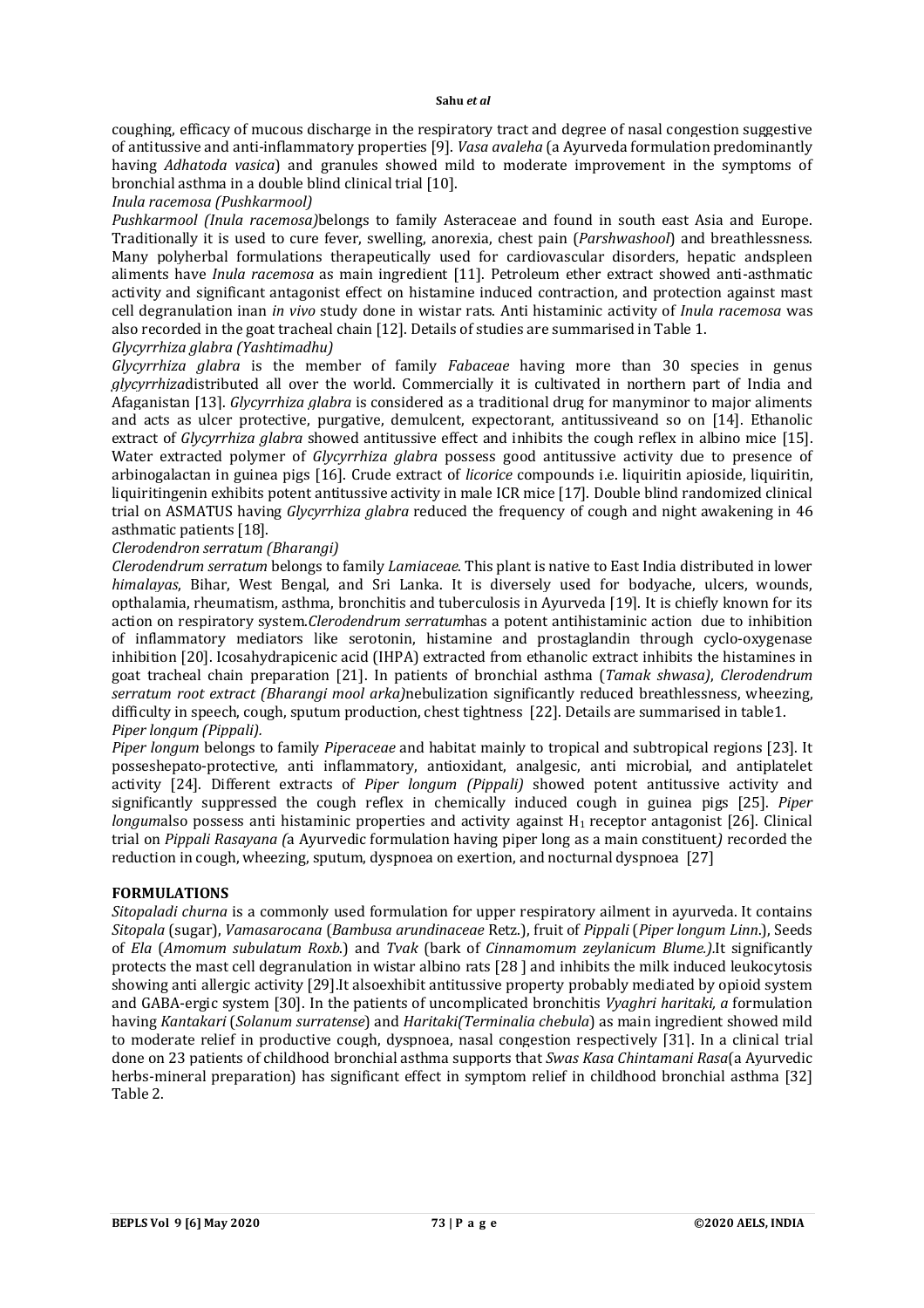|                                   |                                                            |                                                                                             | Table 1. Tickets ascultu a caunche of upper respiratory tract intertions                                                              |                                                                                              |                                                                                                                                                                           |                  |
|-----------------------------------|------------------------------------------------------------|---------------------------------------------------------------------------------------------|---------------------------------------------------------------------------------------------------------------------------------------|----------------------------------------------------------------------------------------------|---------------------------------------------------------------------------------------------------------------------------------------------------------------------------|------------------|
| <b>Herb Name</b>                  | Study<br>Name                                              | <b>Study Model</b>                                                                          | Preparation                                                                                                                           | Dose                                                                                         | <b>Results</b>                                                                                                                                                            | Reference        |
| Vasa<br>(Adhatoda<br>vasica)      | In Vivo                                                    | Male<br>Haffkine<br>Guinea Pigs<br>Male                                                     | Ethanolic Extract                                                                                                                     | 5, 10, 20mg/kg<br>Intravenous                                                                | Antitussive<br>activity was<br>recorded on all<br>doses.                                                                                                                  | $\overline{[5]}$ |
|                                   |                                                            | Norwegian<br>Rabbits                                                                        |                                                                                                                                       | 5mg/kg(i.v.)                                                                                 | Slightly reduced<br>the coughing.                                                                                                                                         |                  |
|                                   |                                                            | Cough<br>induced by<br>aerosol and<br>mechically                                            |                                                                                                                                       | 20mg/kg(i.v.)                                                                                | completely<br>inhibited the<br>mechanically<br>induced coughing.                                                                                                          |                  |
|                                   | In Vivo                                                    | Albino mice<br>of either sex<br>Cough<br>induced by<br>SO <sub>2</sub> (Sulphar<br>dioxide) | Ethanolic extract                                                                                                                     | 200mg/kg<br>(p.o.)                                                                           | 43.02% inhibition<br>of cough                                                                                                                                             | $[7]$            |
|                                   | In Vivo                                                    | Swiss Albino<br>Mice of<br>Either Sex                                                       | <b>Ethyl Acetate</b><br>extract AV<br>Methanolic                                                                                      | $500$ mg/kg<br>$500$ mg/ $kg$                                                                | 81% inhibition of<br>cough reflex at<br>120min<br>80% inhibition of                                                                                                       | [8]              |
|                                   | In Vivo                                                    | Fertile Hen's                                                                               | Extract AV<br>MeOH Extract AV                                                                                                         | 25µg/pellet                                                                                  | cough reflex at<br>120min<br>15% reduction in                                                                                                                             | $[33]$           |
|                                   |                                                            | Egg                                                                                         |                                                                                                                                       | $50\mu g/pellet$                                                                             | inflammation<br>26.67% reduction<br>in inflammation                                                                                                                       |                  |
|                                   |                                                            |                                                                                             |                                                                                                                                       | 100µg/pellet                                                                                 | 64.10% reduction<br>in inflammation                                                                                                                                       |                  |
|                                   |                                                            |                                                                                             |                                                                                                                                       | 200µg/pellet                                                                                 | 70% reduction in<br>inflammation                                                                                                                                          |                  |
|                                   | Randomized<br>controlled<br>double blind<br>Clinical Trial | Patients of<br>non<br>complicated<br>acute<br>respiratory<br>infections                     | KanJhang <sup>®</sup> oral<br>solution<br>(extract of<br>Echinacea<br>purpurea,<br>Adhatoda vasica,<br>Eleutherococcus<br>senticosus) | 30ml(15-<br>25mg/ml<br>thrice in a day<br>for 6 days                                         | Significant<br>reduction in the<br>frequency of<br>coughing, efficacy<br>of mucous<br>discharge in the<br>respiratory tract<br>and degree of<br>nasal congestion          | $[9]$            |
|                                   | Open label<br>randomized<br>clinical<br>study              | 66 patients of<br>Tamak<br>Shwasa                                                           | Vasa Avaleha and<br>Vasa Avaleha<br>Granules                                                                                          | Group A Vasa<br>Avaleha<br>Group B<br>Vasa Avaleha<br>Granules<br>6gm with<br>lukewarm twice | 25.93% Moderate<br>improvement,<br>66.67% mild<br>improvement<br>32.26% Moderate<br>improvement<br>64.52% mild<br>improvement                                             | $[10]$           |
| Pushkarmul<br>(Inula<br>racemosa) | In Vivo                                                    | Wistar Rats                                                                                 | Petroleum ether<br>extract                                                                                                            | a day<br>4mg/mL<br>10mg/mL                                                                   | Significant<br>antagonist effect<br>on histamine<br>induced<br>contraction,<br>protection against<br>mast cell<br>degranulation<br>shows anti-<br>asthamatic<br>activity. | $[12]$           |

| Table 1: Herbs used in treatment of upper respiratory tract infections |  |  |  |
|------------------------------------------------------------------------|--|--|--|
|------------------------------------------------------------------------|--|--|--|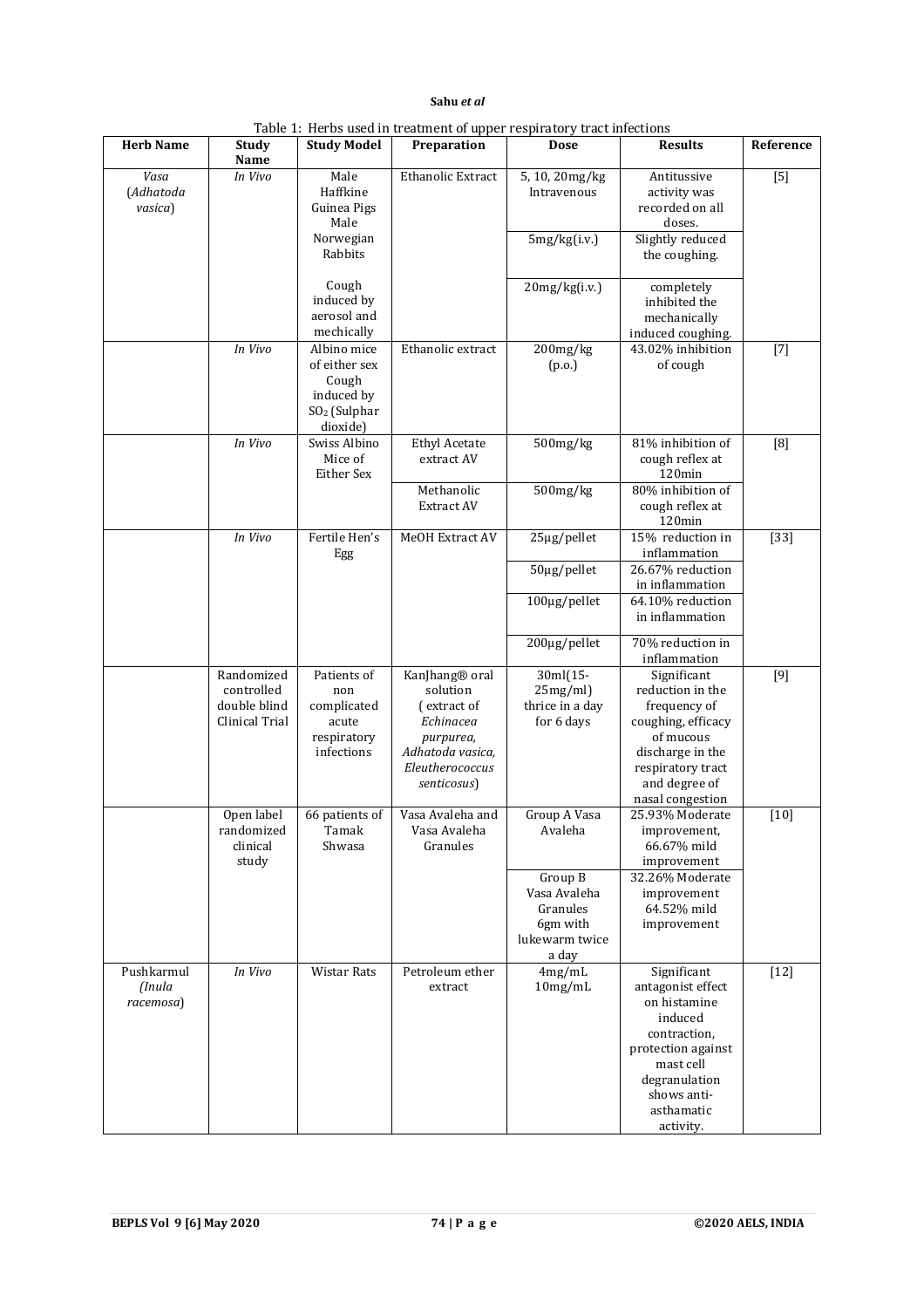|                                        | In Vitro                                        | Goat<br>Tracheal<br>Chain<br>Contraction<br>produced by<br>histamines                        | Petroleum Ether<br>Extract                   | 4mg/ml<br>10mg/ml                    | 55.41±3.04<br>Significant<br>antagonistic effect<br>on histamine<br>induced<br>contraction<br>48.87±1.36<br>Exert significant<br>and reduces the                                                              | $[12]$ |
|----------------------------------------|-------------------------------------------------|----------------------------------------------------------------------------------------------|----------------------------------------------|--------------------------------------|---------------------------------------------------------------------------------------------------------------------------------------------------------------------------------------------------------------|--------|
| Yashtimadhu<br>(Glycyrrhiza<br>glabra) | In Vivo                                         | Albino mice<br>of either sex<br>Cough<br>induced by<br>SO <sub>2</sub>                       | Ethanolic Extract                            | $200$ mg/kg                          | contraction<br>Significant anti<br>tussive effect<br>recorded 41.17%<br>cough reflex<br>inhibited.                                                                                                            | $[34]$ |
|                                        | In Vivo                                         | Guinea pigs<br>Cough<br>induced by<br>citric acid                                            | Water Extracted<br>Polymer                   | 50mg/kg b.w.                         | GG contains<br>arabinogalactan<br>which posses good<br>anti tussive<br>property without<br>having any toxic<br>agent                                                                                          | $[16]$ |
|                                        | In Vivo                                         | Male ICR<br>Mice<br>Cough<br>Induced by<br>ammonia<br>liquor                                 | Crude extract of<br>licorice                 | 50mg/kg per<br>oral                  | Licorice<br>compounds<br>liquiritin apioside,<br>liquiritin,<br>liquiritingenin<br>exhibits potent<br>antitussive<br>activity.<br>Reduces the cough<br>by 30-78%                                              | $[17]$ |
|                                        | Double<br>Blind<br>Randomized<br>Clinical Trial | 46 patients<br>with<br>intermittent<br>asthma                                                | <b>ASMATUS</b> having<br>GG                  | 5ml 3 times in a<br>day for 5 days   | Significantly<br>reduced the<br>frequency of<br>cough and night<br>awakening due to<br>cough                                                                                                                  | $[18]$ |
| Bharangi<br>(Clerodendrum<br>serratum) | In Vivo                                         | Mice                                                                                         | Alcoholic extract<br>of C. serratum<br>roots | $100\ \mathrm{g}$<br>200mg/kg (i.p.) | Potent<br>antihistaminic<br>activity reported.<br>Probable action<br>was through<br>inhibition of<br>inflammatory<br>mediators like<br>serotonin,<br>histamine and<br>prostaglandin due<br>to COX inhibition. | $[20]$ |
|                                        | In Vitro                                        | Goat tracheal<br>tissue was<br>obtained<br>immediately<br>after<br>sacrificing<br>the animal | Ethanolic extract<br>of C. serratum<br>roots | $10\mu\text{g/ml}$                   | Icosahydrapicenic<br>acid (IHPA)<br>extracted from<br>ethanolic extract<br>inhibits the<br>contraction<br>produced<br>histamines in goat<br>tracheal chain<br>preparation.                                    | $[21]$ |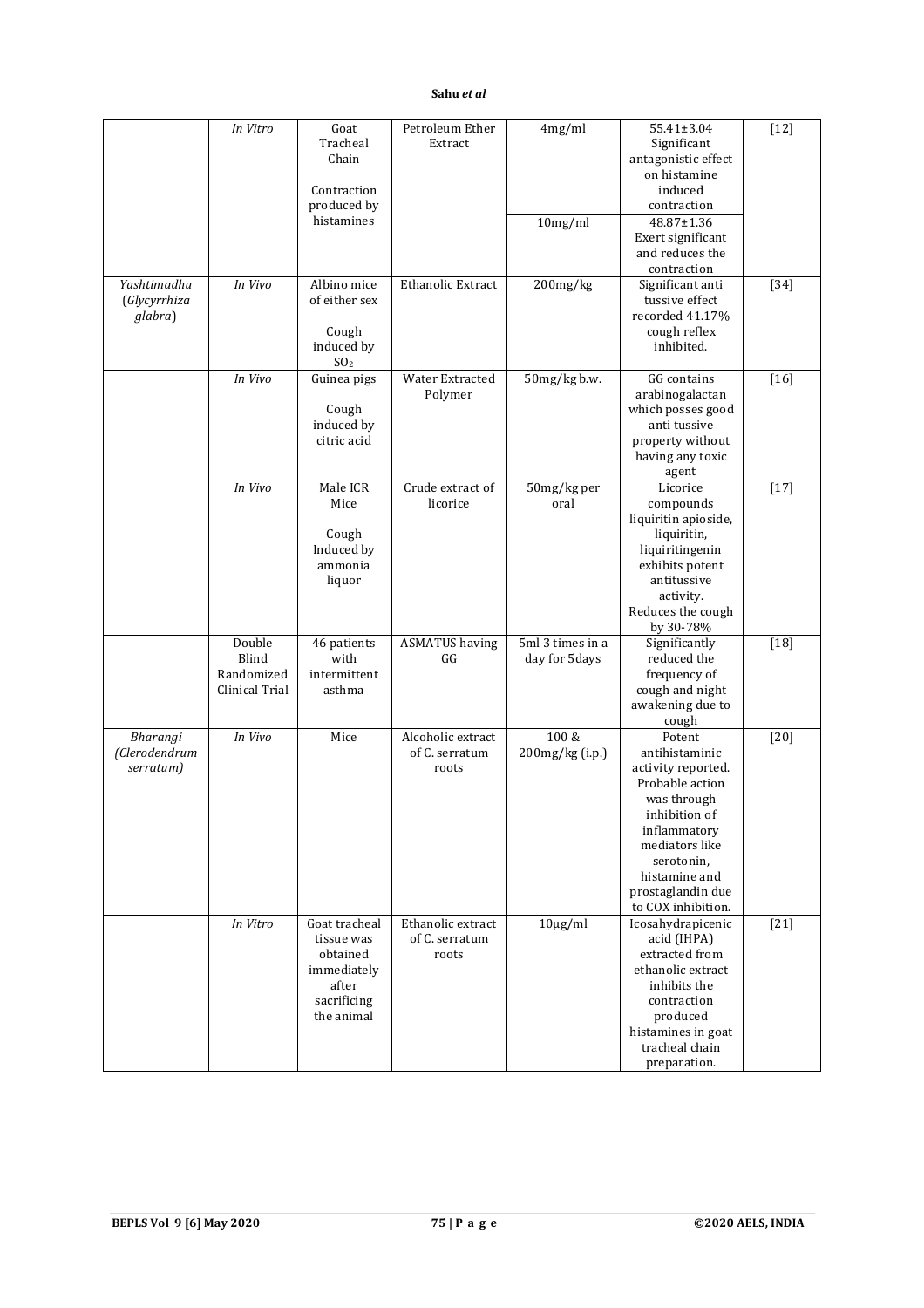|                           | Open label<br>single<br>center<br>prospective<br>clinical<br>study | 30 Patients of<br>Tamak<br>Shwasa<br>(Acute<br>Excerbation<br><b>Bronchial</b><br>asthama)    | Bharangi Mool<br>Arka Nebulizer             | Nebulization<br>with 5ml three<br>times in a day | Significant<br>reductions were<br>seen in<br>breathlessness.<br>wheezing,<br>difficulty in<br>speech, cough,<br>sputum<br>production, chest<br>tightness. | $[22]$ |
|---------------------------|--------------------------------------------------------------------|-----------------------------------------------------------------------------------------------|---------------------------------------------|--------------------------------------------------|-----------------------------------------------------------------------------------------------------------------------------------------------------------|--------|
| Pippali<br>(Piper longum) | In vivo                                                            | Guinea pigs<br>Cough was<br>induced by<br>the<br>inhalation of<br>citric acid<br>aerosol      | Water Extract of<br>Piper nigrum<br>fruits  | 50mg/kg (b.w.)<br>(p.o.)                         | 69.4%<br>Suppression of<br>cough exhibit<br>highest antitussive<br>activity due to<br>presence of both<br>pectic<br>polysaccharide<br>and piperine.       | $[25]$ |
|                           |                                                                    |                                                                                               | EtOH<br>Precipitated one<br>EtOH Soluble    | $50mg/kg$ (b.w.)<br>(p.o.)<br>50mg/kg            | 50.2%<br>suppression of<br>cough<br>Moderate<br>antitussive<br>activity.<br>38.1%                                                                         |        |
|                           |                                                                    |                                                                                               | Fraction                                    | (b.w.)<br>(p.o.)                                 | Suppression of<br>cough shows least<br>activity due to<br>lowest piperine<br>content.                                                                     |        |
|                           | In vitro                                                           | Guinea pig<br>ileum<br>Contraction<br>was induced<br>by using<br>$10\mu$ g/mL of<br>Histamine | <b>Extract of fruits</b><br>of piper longum | $100 \mu g/mL$                                   | Significantly<br>inhibits the<br>contraction in<br>which shows $H_1$<br>receptor<br>antagonist activity<br>and anti asthmatic<br>properties.              | $[26]$ |
|                           | Clinical Trial                                                     | 32 Patients of<br>different<br>respiratory<br>disorders                                       | Pippali Rasayana                            | 2.5gm/day for<br>45days                          | Cough, Wheezing,<br>Sputum, Dyspnoea<br>on exertion<br>reduced,<br>Nocturnal<br>Dyspnoea.                                                                 | $[27]$ |

# **Table 2** Formulations used in treatment of upper respiratory tract infections

| <b>Drug Name</b>            | Study   | <b>Study Model</b> | Preparation | <b>Dose</b>    | <b>Results</b>    | Reference |
|-----------------------------|---------|--------------------|-------------|----------------|-------------------|-----------|
|                             | Name    |                    |             |                |                   | s         |
| Sitopaladi Churna           | In Vivo | Wistar Albino      | Methanolic  | 150mg/kg       | 65-74%            | $[28]$    |
| (combination of Sitopala    |         | Rats               | Extract     | $300$ mg/ $kg$ | protection of     |           |
| (sugar), Vamasarocana       |         | Allergy            |             | (p.o.)         | mast cell         |           |
| (Bambusa arundinaceae       |         | induced by         |             | For 14 days    | degranulation     |           |
| Retz.), fruits of Pippali   |         | compound           |             |                |                   |           |
| (Piper longum Linn.),       |         | 48/80 rats         |             |                |                   |           |
| Seeds of Ela (Amomum        |         | were               |             |                |                   |           |
| subulatum Roxb.) and        |         | senstitized        |             |                |                   |           |
| Tvak (bark of               |         | with s.c.          |             |                |                   |           |
| <i>CinnamomumZeylanicum</i> |         | injection of       |             |                |                   |           |
| Blume.)                     |         | the                |             |                |                   |           |
|                             |         | compound           |             |                |                   |           |
|                             | In Vivo | Albino rats        | Sitopaladi  | 36mg/0.5ml     | Statistically not | [29]      |
|                             |         |                    | Churna      | (p.o.)         | significant       |           |
|                             |         | Leukocytosis       |             | 180mg/0.5ml    | Inhibits the      |           |
|                             |         | induced by         |             | (p.o.)         | milk induced      |           |
|                             |         | milk in a dose     |             |                | leukocytosis by   |           |
|                             |         | of 4ml/kg          |             |                | 59.57%            |           |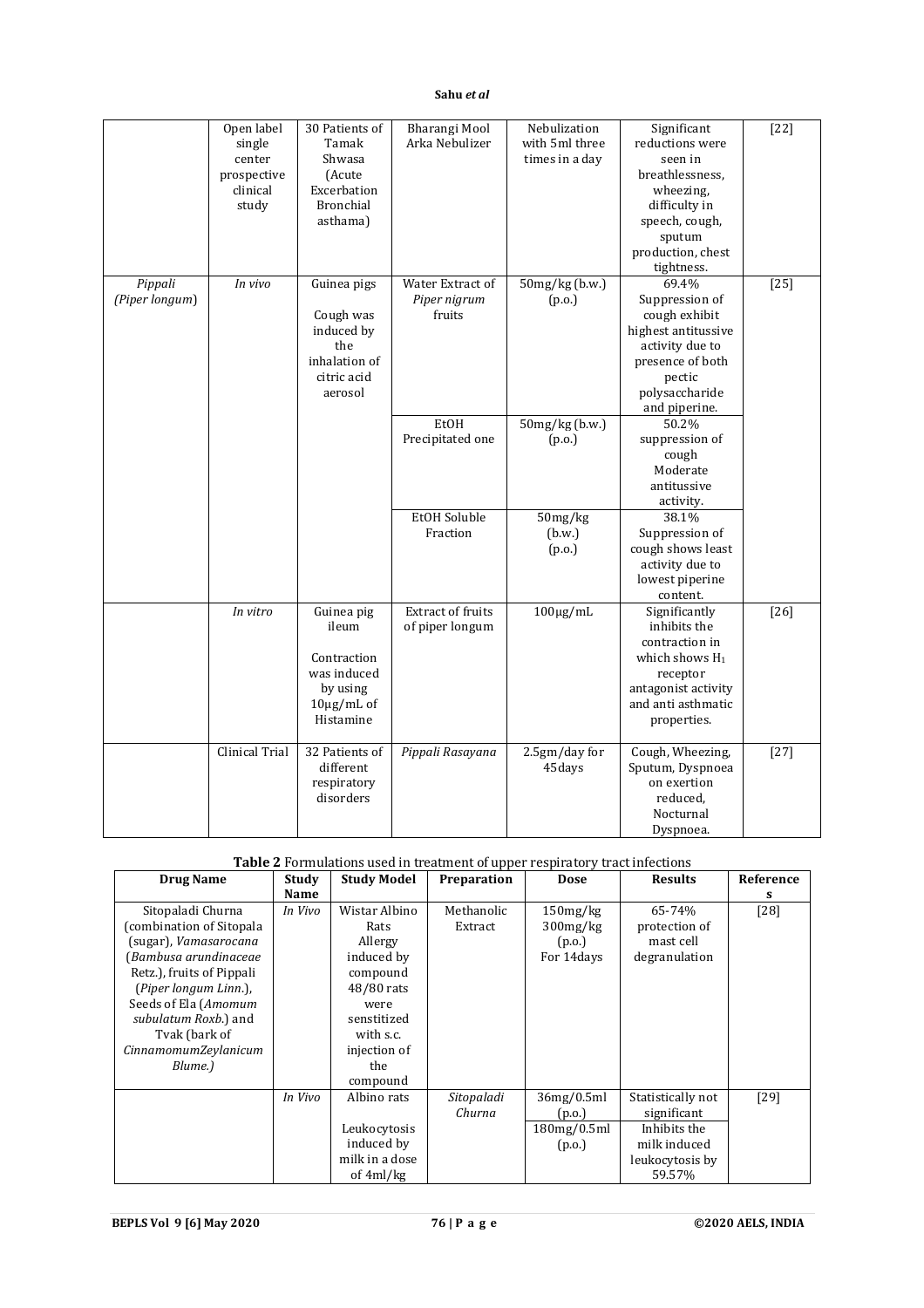|                              |                    |                                                                                                                 |                                 | 360mg/0.5ml<br>(p.o.)                                                                                                                              | Reduces the<br>milk induced<br>leukocytosis by<br>65.95%                                                                                                                                                                                                                                                                  |        |
|------------------------------|--------------------|-----------------------------------------------------------------------------------------------------------------|---------------------------------|----------------------------------------------------------------------------------------------------------------------------------------------------|---------------------------------------------------------------------------------------------------------------------------------------------------------------------------------------------------------------------------------------------------------------------------------------------------------------------------|--------|
|                              | In Vivo            | Guinea Pigs<br>Chemicaly<br>cough<br>induced by<br>Citric acid<br>aerosols                                      | Sitopaladi<br>Churna            | 2.5mg/kg<br>(b.w.) (p.o.)<br>in saline                                                                                                             | Cough reduced<br>by 94.28% this<br>antitussive<br>activity<br>probably<br>mediated by<br>Opioid System<br>and GABA-ergic<br>system.                                                                                                                                                                                       | $[30]$ |
| Vyaghriharitaki Avaleha      | Clinica<br>l Trial | Total 66<br>Patients<br>suffering<br>from<br>uncomplicate<br>d bronchitis                                       | Vyaghriharita<br>ki Avaleha     | 10gm twice a<br>day with<br>lukewarm<br>water before<br>meal for<br>12wk                                                                           | 11.48%<br>patients shows<br>marked<br>improvement in<br>the symptoms,<br>55.74%<br>moderate<br>improvement,<br>24.59% mild<br>response while<br>8.20% no<br>significant<br>change.<br>68.9%,<br>83.3%,97.6%<br>relief in<br>productive<br>cough,<br>dyspnoea, nasal<br>congestion<br>respectively.                        | $[31]$ |
| Swas Kasa Chintamani<br>Rasa | Clinica<br>l Trial | Total 23<br>patients<br>having<br>symptoms<br>cough, fever,<br>breathlessnes<br>s, running<br>nose,<br>wheezing | Swas Kasa<br>Chintamani<br>Rasa | 4<br>mg/kg/dose<br>Twice in a<br>day in<br>powdered<br>form mixed<br>with Garlic:<br>Ginger:<br>Honey (GGH)<br>[in 1:2:4<br>ratio] for 45<br>days. | Findings of this<br>study suggest<br>that SKCR has<br>significant<br>effect in the<br>childhood<br>bronchial<br>asthma though<br>having the<br>history of<br>steroids and<br>bronchodilators                                                                                                                              | $[32]$ |
| Indukantha Ghrita            | Clinica<br>l Trial | 48 Patients of<br>upper<br>respiratory<br>tract<br>infections                                                   | Indukantha<br>Ghrita            | 300mg/kg<br>body weight<br>/day for<br>28days                                                                                                      | 79.2% relief in<br>fever, 60.45<br>relief in cough,<br>25% in runny<br>nose, 60.4% in<br>sore throat,<br>10.4% in<br>shortness of<br>breath.<br>Results<br>obtained from<br>the study<br>suggest that it is<br>immune<br>modifier and<br>maintains the<br>homeostasis of<br>immune<br>function in<br>patients of<br>URTI. | $[35]$ |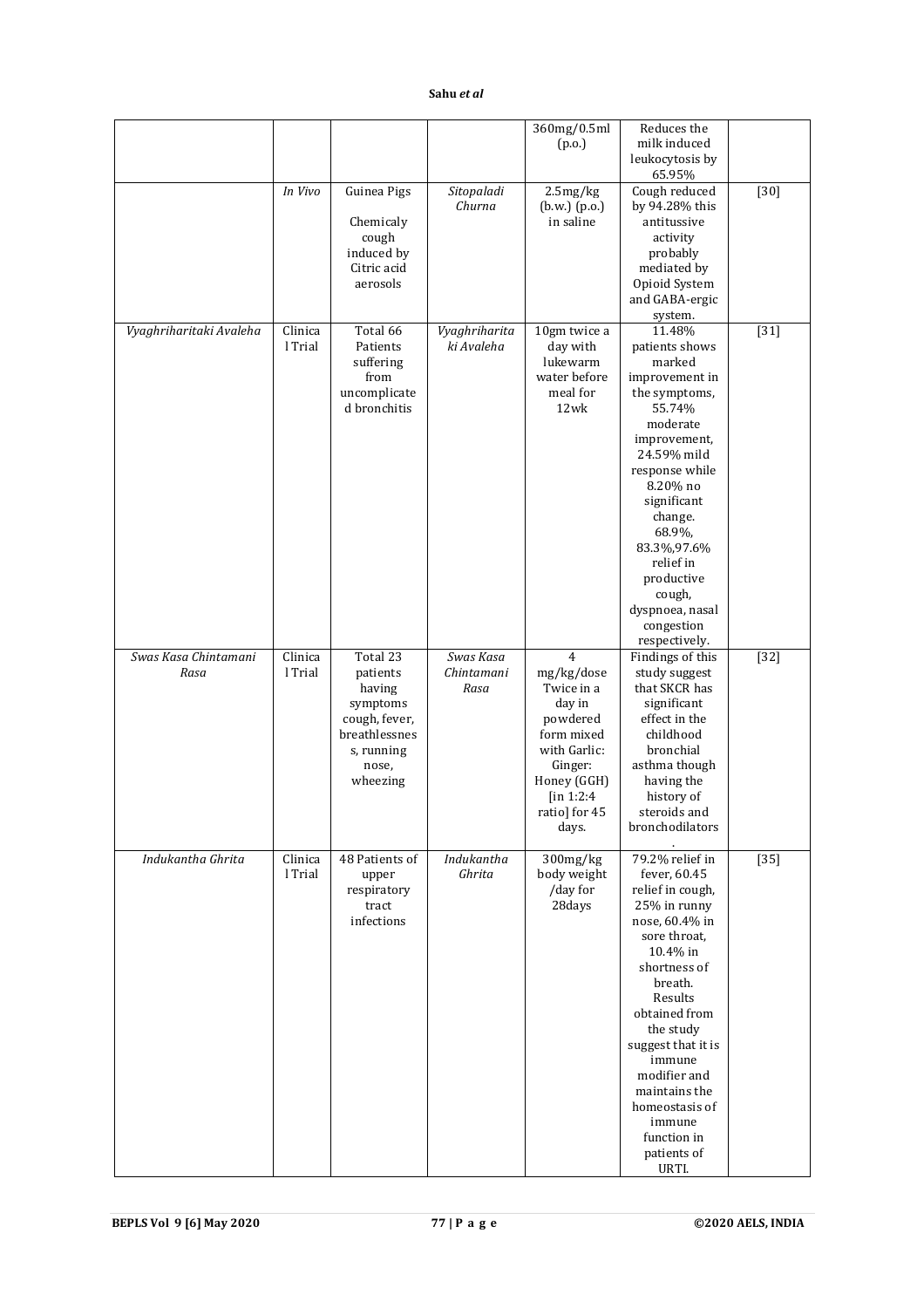## **CONCLUSION**

Ayurveda is an evidence based medical system. In current health situation, utilising such knowledge for home based preventive approach may have a significant support to health care system. Multiple drugs including Glycyrrhiza glabra (Yashtimadhu), *Piper longum* (*Pippali*) and *Withania somnifera* (*Ashwagandha) are* under clinical trials for COVID-19 disease. Author suggest above remedies as a prophylactic, preventive or rehabilitative measure to counter upper respiratory tract symptoms of common origin.

#### **ACKNOWLEDGEMENT**

Author acknowledge Dr. Trapti Agrawal for her valuable inputs. Author Acknowledge Govt Ayurved college, Raipur, library for support of book access.

#### **CONFLICT OF INTEREST**

None

#### **REFERENCES**

- 1. Perlman, S., Netland, J. (2009). Coronaviruses post-SARS: update on replication and pathogenesis. Nat. Rev. Microbiol., 7(6):439-50.
- 2. Chen, Y., Liu, Q., Guo, D (2020). Emerging coronaviruses: Genome structure, replication, and pathogenesis. J. Med. Virol., 92(4):418-423.
- 3. Cascella M, Rajnik M, Cuomo A, et al. Features, Evaluation and Treatment Coronavirus (COVID-19). (2020) [Updated 2020 Jul 4]. In: StatPearls [Internet]. Treasure Island (FL): StatPearls Publishing; Available from: <https://www.ncbi.nlm.nih.gov/books/NBK554776/>
- 4. Aggarwal, B.B., Prasad, S., Reuter, S., Kannappan, R., R. Yadav, V., Park, B., Hye Kim, J., C. Gupta, S., Phromnoi, K., Sundaram, C., Prasad, S., M. Chaturvedi, M., & Sung, B. (2011). Identification of novel anti-inflammatory agents from ayurvedic medicine for prevention of chronic diseases: "Reverse Pharmacology" and "Bedside to Bench" Approach. Current Drug Targets, 12(11): 1595-1653.
- 5. Dhuley, J. N. (1999). Antitussive effect of Adhatoda vasica extract on mechanical or chemical stimulation-induced coughing in animals. Journal of Ethnopharmacology, 67(3): 361-365.
- 6. Hossain, Md & amp; Hoq, Md. (2016). Therapeutic use of Adhatoda vasica. Asian Journal of Medicaland Biological Research, 2:156.
- 7. Jahan, Y and Siddiqui, H.H. (2012). Study of antitussive potential of *Glycyrrhiza glabra* and *Adhatoda vasica* using a cough model induced by sulphur dioxide gas in mice, International journal of pharmaceutical sciences and research, 3(6):1668-74.
- 8. Srivastava, S and Choudhary G.P. (2016). Anti-tussive activity of ethyl acetate and methanol extracts of *Adhatoda vasica* nees, International Journal Of Pharmaceutical Sciences And Research, 7(10): 4180-83.
- 9. Narimanian, M., Badalyan, M., Panosyan, V., Gabrielyan, E., Panossian, A., Wikman, G., & Wagner, H. (2005). Randomized trial of a fixed combination (KanJang®) of herbal extracts containing Adhatoda vasica, Echinacea purpurea and eleutherococcus senticosus in patients with upper respiratory tract infections. Phytomedicine, 12(8), 539-547.
- 10. Paneliya, A., Patgiri, B., Galib, R., & Prajapati, P. (2015). Efficacy of vasa Avaleha and its granules on Tamaka Shwasa (bronchial asthma): Open-label randomized clinical study. AYU (An International Quarterly Journal of Research in Ayurveda), 36(3), 271.
- 11. Firdous, Q., Bhat, M.F. and Hussain, M. M. (2018). Ethnopharmacology, phytochemistry and biological activity of Inula racemosa HOOK. F: A REVIEW. Int. J. Res. Ayurveda Pharm, 9 (1): 95-102.
- 12. Vadnere, G., Gaud, Ram., Singhai, A.K. & Somani, Rahul (2009). Effect of *Inula racemosa* root extract on various aspects of asthma. Pharmacologyonline, 2: 84-94.
- 13. Shibata, S (2000). A drug over the millennia: pharmacognosy, chemistry, and pharmacology of licorice. Yakugaku Zasshi. 120(10):849-862.
- 14. Sharma, V., Agrawal, R.C. (2013). Glycyrrhiza glabra A plant for thefuture. Mintage journal of Pharmaceutical & amp; Medical Sciences, 2:15-20.
- 15. Shitole, M., and V. Pawar (2019). Study Of Potential Antitussive Activity Of *Glycyrrhiza glabra* Granules By Using A Cough Model Induced By Sulphur Dioxide Gas In Mice. *Asian Journal of Pharmaceutical and Clinical Research*, 12(10): 262-7.
- 16. Saha, S., Nosál'ová, G., Ghosh, D., Flešková, D., Capek, P., & Ray, B. (2011). Structural features and in vivo antitussive activity of the water extracted polymer from Glycyrrhiza glabra. International Journal of Biological Macromolecules, 48(4), 634-638.
- 17. Kuang, Y., Li, B., Fan, J., Qiao, X., Ye, M (2018). Antitussive and expectorant activities of licorice and its major compounds. *Bioorg Med Chem*, 26(1):278-284.
- 18. Javid, A., Motevalli Haghi, N., Emami, S.A, et al (2019). Short-course administration of a traditional herbal mixture ameliorates asthma symptoms of the common cold in children. *Avicenna J Phytomed*, 9(2):126-133.
- 19. Vidya, S.M., Krishna, V., Manjunatha, B.K., Mankani, K.L., Ahmed, M., Singh, S.D (2007). Evaluation of hepatoprotective activity of Clerodendrum serratum L. Indian J Exp Biol, 45(6):538-542.